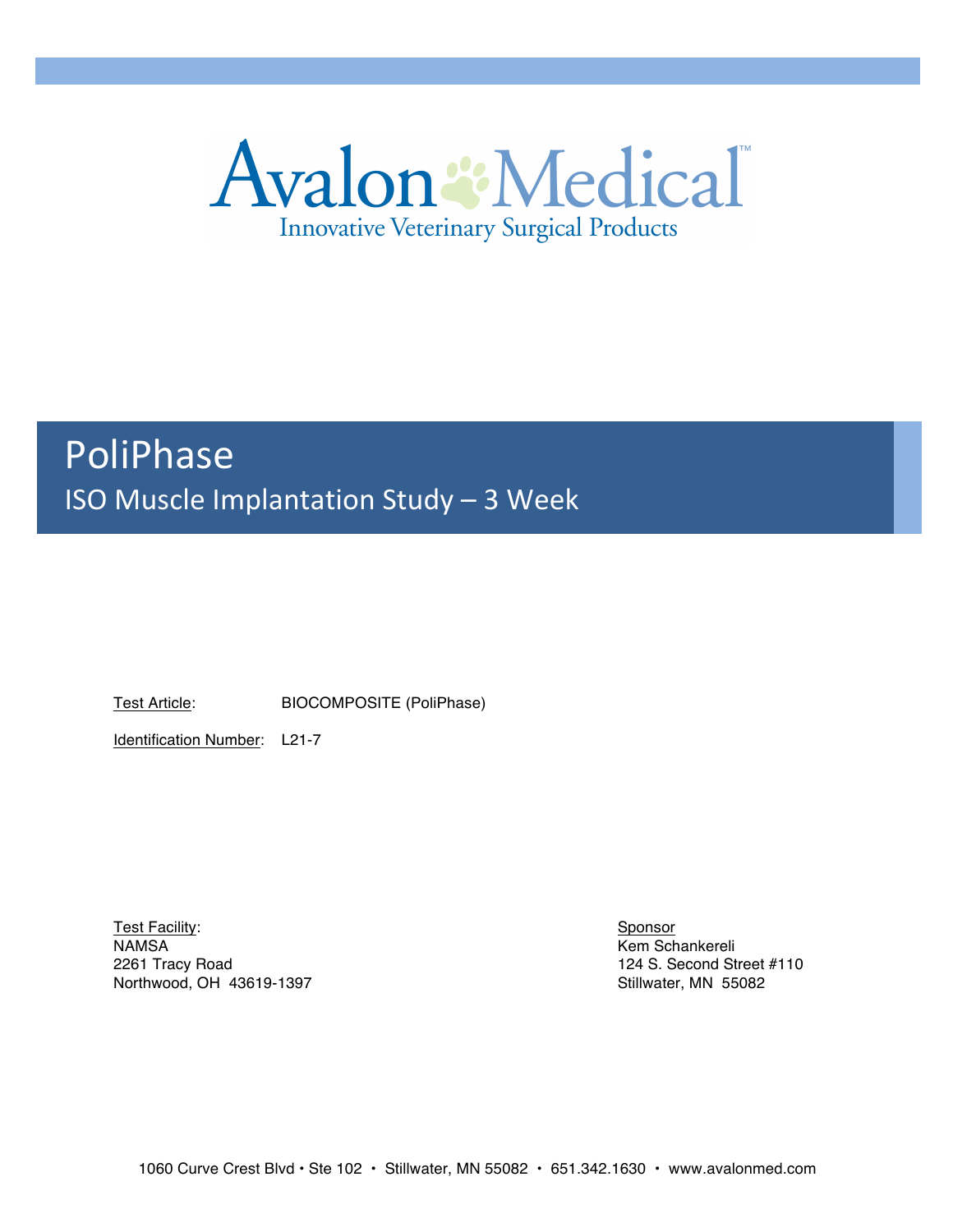# **TABLE OF CONTENTS**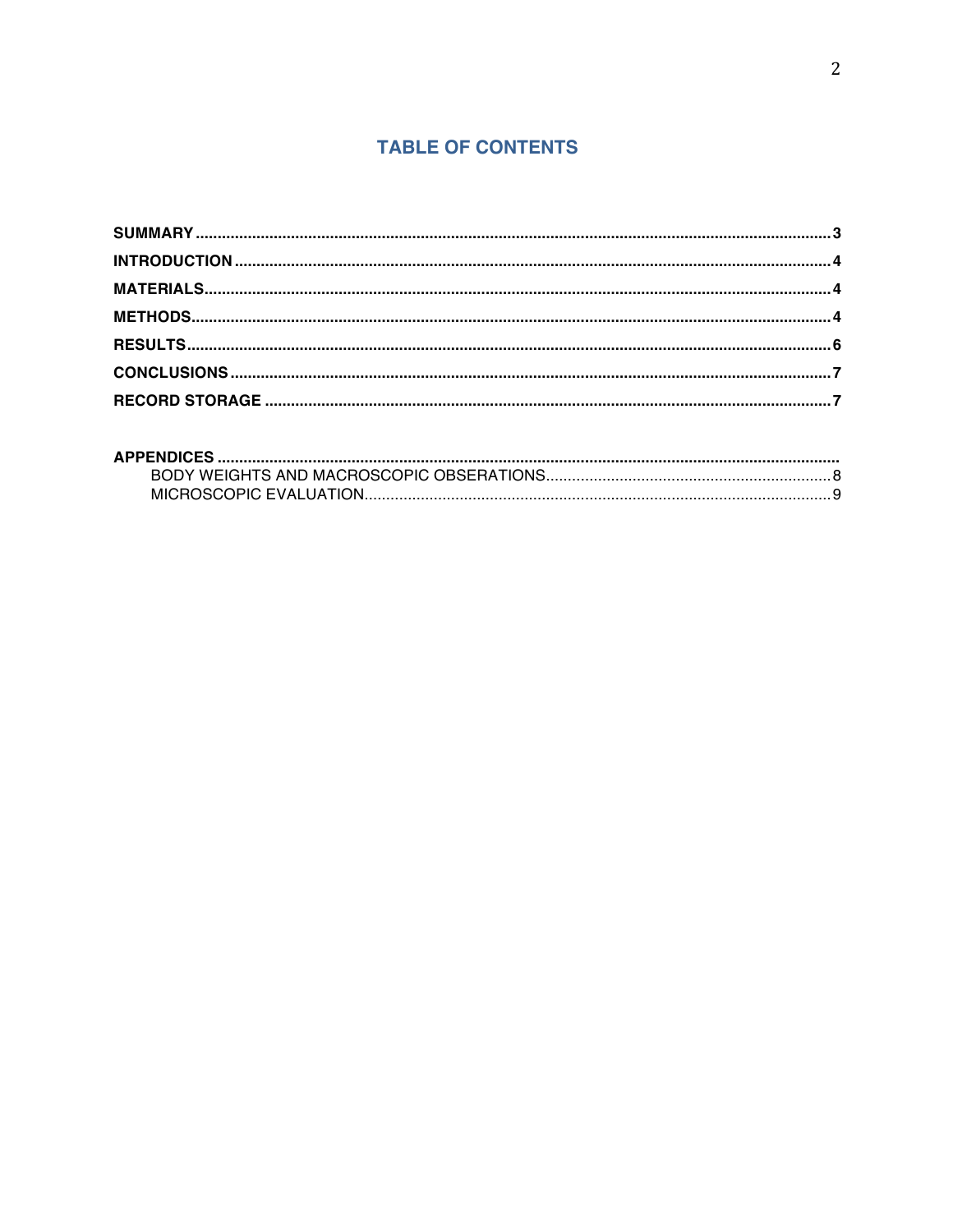#### **SUMMARY**

The test article, BIOCOMPOSITE, Code: L21-7, was implanted in muscle tissue of the rabbit. The muscle tissue was evaluated for evidence of irritation or toxicity based upon the requirements of the International Organization for Standardization 10993: Biological Evaluation of Medical Devices, Part 6: Tests for Local Effects after Implantation.

Implant samples and negative control samples were sterilized by ethylene oxide and then degassed for 5 days. Rabbits were implanted and were then euthanized 3 weeks later. Muscle tissue was excised and the implant sites were examined to further define any tissue response.

Under the conditions of this study, the macroscopic reaction was not significant as compared to the negative control implant material. Microscopically, the test article was classified as nonirritant as compared to the negative control article.

Study and Supervisory Personnel:

- Meridith A. Baugher, RVT, ALAT
- Christine Szych, RVT, ALAT
- Linda L. Tower
- Rachel K. Schroeder, BS
- Julie Horn, RVT, LAT
- Fawn Jones, HT-AD
- Laura Westergaard-Ottinger, BS
- Sara S. Hartman, ALAT
- Amy S. Hershberger, RVT, ALAT
- **Brian Brooks**
- Mark J. Menzel, RVT
- Deedee M. Davis, BA
- Martha Oswanski, BS, LAT

Approved by: /Joshua D. Moninger BS, Technical Reviewer Date Completed: July 18, 2003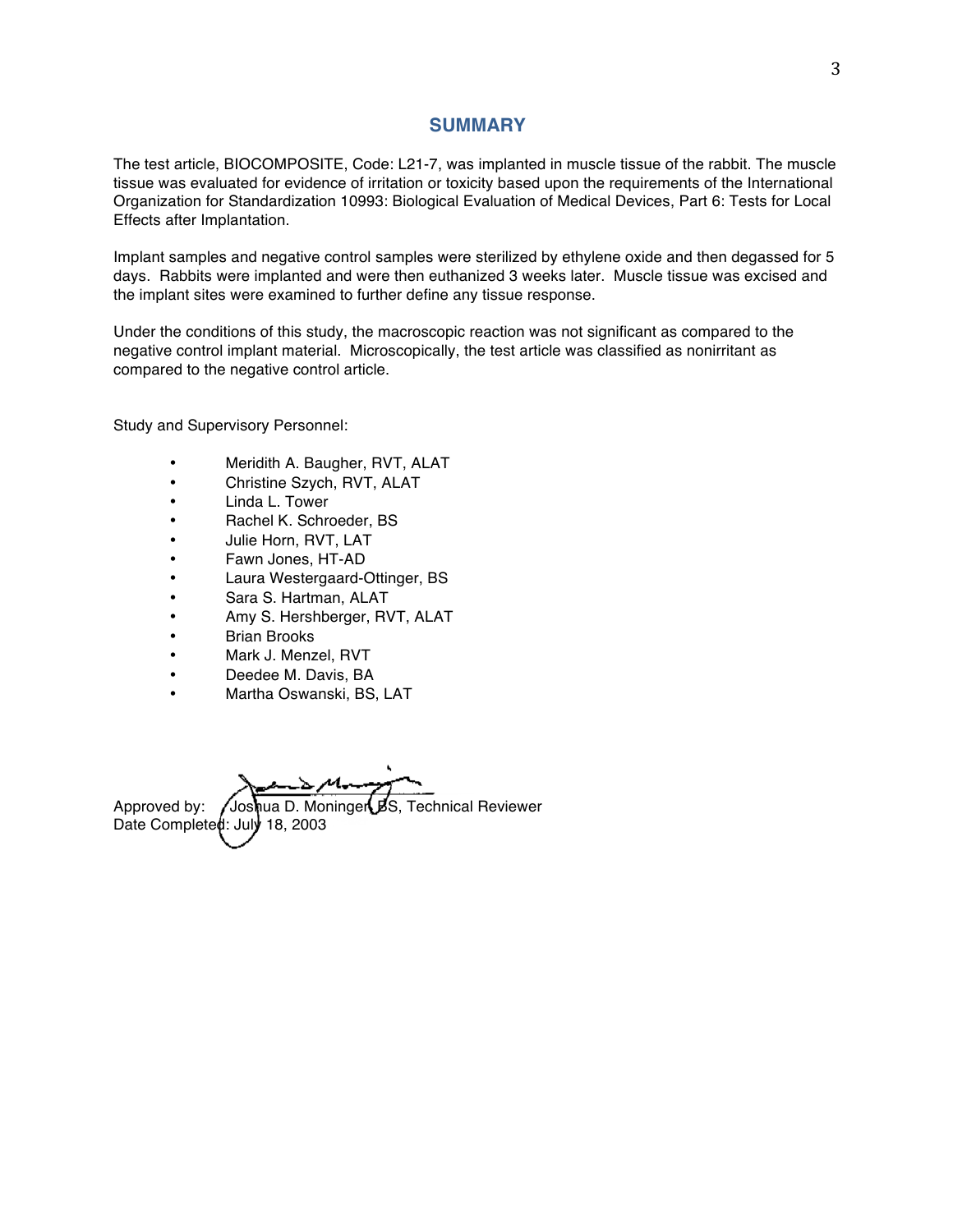#### **INTRODUCTION**

The test article identified below was evaluated for biocompatibility based upon the requirements of the International Organization for Standardization 10993: Biological Evaluation of Medical Devices, Part 6: Tests for Local Effects after Implantation. The purpose of the study was to evaluate the potential for a local irritant or toxic response to material implanted in direct contact with muscle tissue. The test article was received on May 16, 2003. The animals were implanted on June 2, 2003, and muscles were explanted on June 23, 2003.

## **MATERIALS**

The sample provided by the sponsor was identified and handled as follows:

| Test Article:<br>Identification $#$ :<br><b>Storage Conditions:</b> | <b>BIOCOMPOSITE (PoliPhase)</b><br>Code: L21-7<br>Room Temperature                                                                                                                                                                                                                                                                                                                                        |
|---------------------------------------------------------------------|-----------------------------------------------------------------------------------------------------------------------------------------------------------------------------------------------------------------------------------------------------------------------------------------------------------------------------------------------------------------------------------------------------------|
| <b>Negative Control Article:</b>                                    | USP polyethylene negative reference strips were purchased<br>by NAMSA from the offices of the US Pharmacopeial<br>Convention and were cut into approximate 1 mm x 10 mm<br>sections.                                                                                                                                                                                                                      |
| Preparation:                                                        | A minimum of four sections of the test article per rabbit, each<br>Approximately 1 mm x 10 mm were loaded into 16 gauge<br>needles. For each rabbit, a minimum of four negative control<br>samples were loaded into the same size needles as used for<br>the test article. Test and control articles were sterilized by<br>ethylene oxide gas (EO) and then degassed for 5 days prior<br>to implantation. |

## **METHODS**

#### **Test System:**

| Species:                      | Rabbit (Oryctolagus cuniculus)                |
|-------------------------------|-----------------------------------------------|
| Breed:                        | New Zealand White                             |
| Source:                       | Myrtle's Rabbitry, Inc.                       |
| Sex:                          | Male                                          |
| Body Weight Range:            | 3.5 kg to 4.1 kg at implantation              |
| Age:                          | No particular age is prescribed for this test |
| <b>Acclimation Period:</b>    | Minimum 5 days                                |
| Number of Animals             | Three                                         |
| <b>Identification Method:</b> | Ear Tag                                       |

#### **Justification of Test System:**

The rabbit is suggested as an appropriate animal model for evaluating polymer materials by the current ANSI/AAMI/ISO testing standards. The muscle tissue has been used historically because the response to implanted material is easily graded and compared to known negative control material.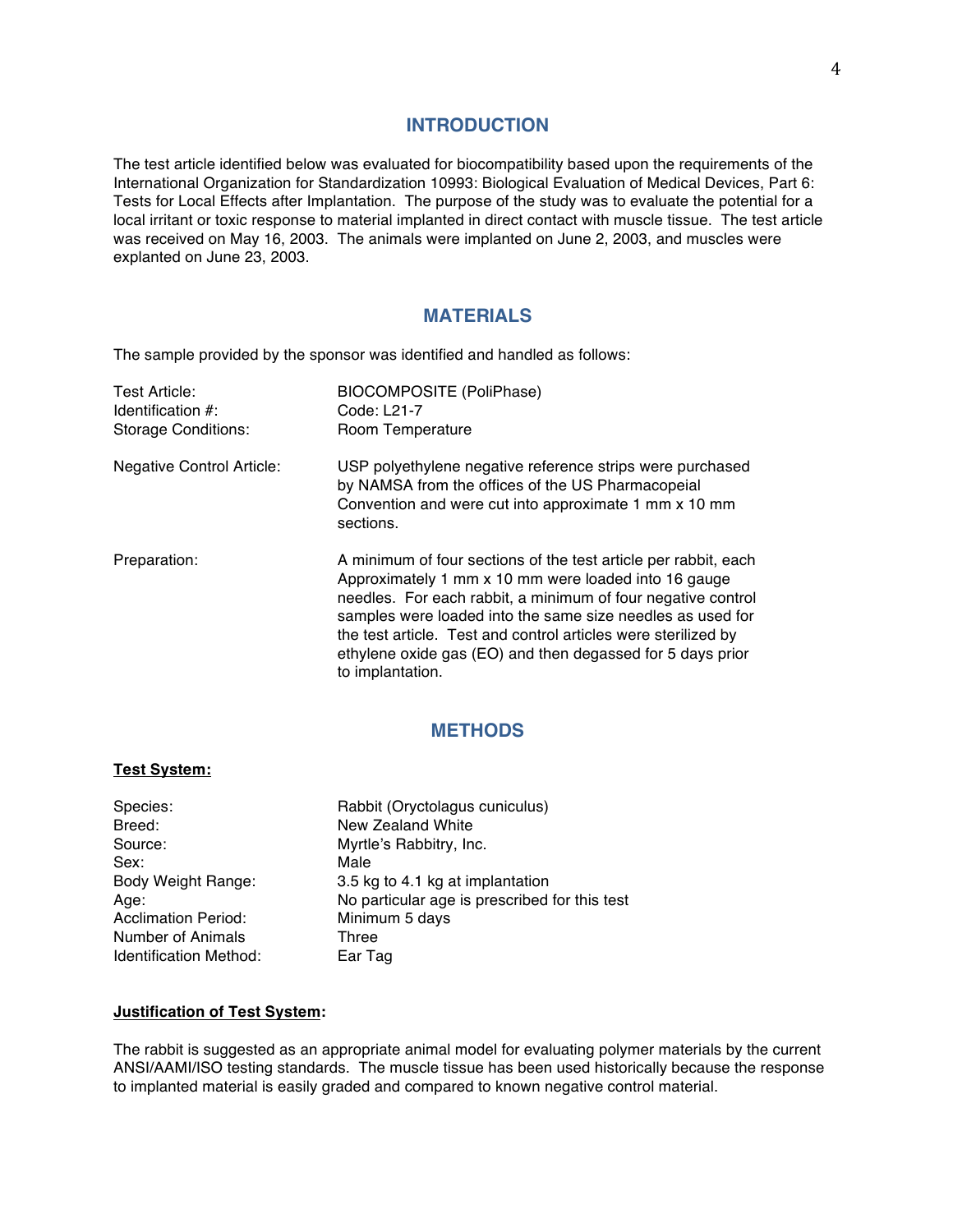#### **Animal Management:**

| Husbandry:     | Conditions conformed to Standard Operating Procedures which are<br>based upon the "Guide for Care and Use of Laboratory Animals."                                                                                                                                                                                                                                                                                                                                   |  |  |
|----------------|---------------------------------------------------------------------------------------------------------------------------------------------------------------------------------------------------------------------------------------------------------------------------------------------------------------------------------------------------------------------------------------------------------------------------------------------------------------------|--|--|
| Food:          | PROLAB High Fiber Rabbit Diet was provided daily.                                                                                                                                                                                                                                                                                                                                                                                                                   |  |  |
| Water:         | Freely available, municipal (Toledo, OH) water was delivered through an<br>automatic watering system.                                                                                                                                                                                                                                                                                                                                                               |  |  |
| Contaminants:  | Reasonably expected contaminants in feed or water supplies did not<br>have the potential to influence the outcome of this test.                                                                                                                                                                                                                                                                                                                                     |  |  |
| Housing:       | Animals were individually housed in stainless steel suspended cages<br>identified by a card indicating the lab number, animal number, test code,<br>sex and date implanted.                                                                                                                                                                                                                                                                                         |  |  |
| Environmental: | The room temperature was monitored daily. The temperature range for<br>the room was within a range of 61-75 degrees F.                                                                                                                                                                                                                                                                                                                                              |  |  |
|                | The humidity range for the room was 30-70%.                                                                                                                                                                                                                                                                                                                                                                                                                         |  |  |
|                | The light cycle was controlled using an automatic timer (12 hours light,<br>12 hours dark).                                                                                                                                                                                                                                                                                                                                                                         |  |  |
| Facility:      | NAMSA is an AAALAC International accredited facility and is registered<br>with the United States Department of Agriculture. Additionally, NAMSA<br>maintains an approved Animal Welfare Assurance on file with the<br>National Institute of Health, Office for Laboratory Animal Welfare.                                                                                                                                                                           |  |  |
| Personnel:     | Associates involved were appropriately qualified and trained.                                                                                                                                                                                                                                                                                                                                                                                                       |  |  |
| Selection:     | Healthy animals were selected. To reduce the number of animals used<br>for testing, and to comply with the directives of the NAMSA IACUC,<br>rabbits on this study were used previously in an unrelated test model.<br>Any previously evaluated test or control articles did not cause a response<br>to the animals. Complete history of animal usage is traceable in<br>laboratory records. Animals used for previous evaluations are identified<br>in the report. |  |  |

#### **Experimental Procedure:**

Rabbits were clipped free of fur over the paravertebral muscles. An intramuscular injection of a combination of ketamine hydrochloride and xylazine general anesthetic was administered to each animal at a dose of 0.6 ml/kg. Each rabbit was then injected subcutaneously with 0.02 mg/kg buprenophine. After the anesthetic had taken effect, the surgical site was scrubbed with a germicidal soap, wiped with 70% isopropyl alcohol, painted with povidone iodine.

One incision was made on each side of the back through the skin and parallel to the lumbar region of the vertebral column. A stylet was placed in the hub of a loaded needle. The skin was moved to the desired location and the needle was inserted through the incision into the muscle at a 45 degree angle. The needle was withdrawn over the stylet, leaving the sample in the paravertebral muscle. Four test article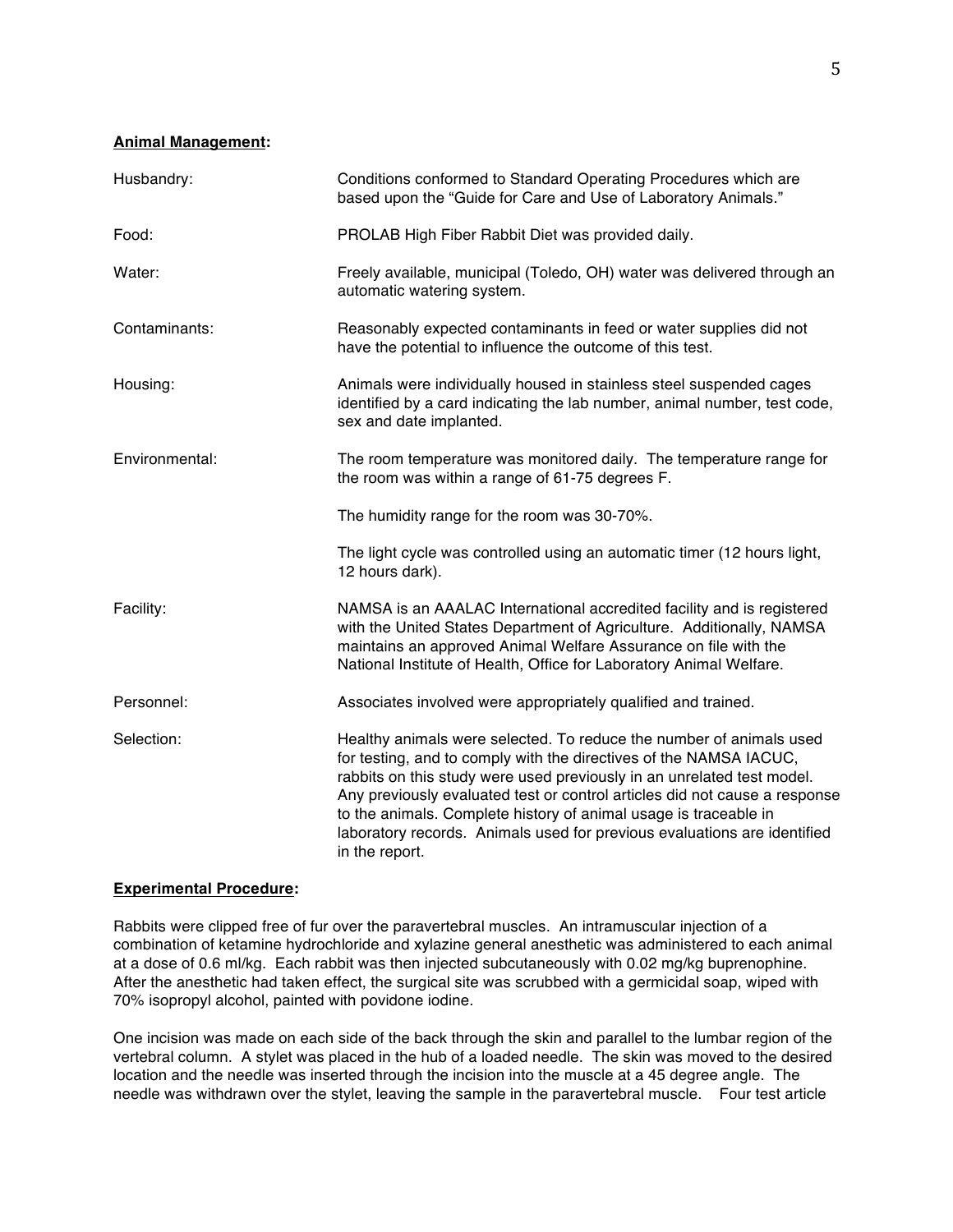sections were implanted in the right paravertebral muscle of each rabbit. Test article sections were placed at appropriately spaced intervals. In the opposite muscle, four negative control sections were similarly implanted. The skin incisions were closed with tissue glue. Rabbits were returned to their respective cages following the procedure and monitored for recovery from the anesthetic. Rabbits were observed daily for general health. Body weights were recorded prior to implantation and at termination.

At 3 weeks, the rabbits were euthanized by an intravenous injection of a sodium pentobarbital based drug. The paravertebral muscles were dissected free and fixed in 10% neutral buffered formalin (NBF) to facilitate cutting. After fixation, the muscles were methodically cut to locate test and control sites. All test and control sites were accounted for. Capsule formation or other signs of irritation were scored using low magnification and the scores were recorded as follow:

- 0 No capsule, no adverse reaction (other than minimal hemorrhage)
- 1 Up to 0.5 mm capsule or reaction area
- 2 0.6 to 1.0 mm capsule or reaction area
- 3 1.1 to 2.0 mm capsule or reaction area
- 4 >2.0 mm capsule or reaction area

Representative tissue implant sites (test and control) from each rabbit were excised, allowing a sufficient area around the site for proper histological preparation. These sections were histologically processed (embedded, sectioned and stained in hematoxylin and eosin) for microscopic evaluation.

#### **Evaluations and Statistics:**

The average macroscopic score for test implants was compared with the average score of the control sites. Calculations were rounded off to the nearest 0.1. A Reaction Index difference of 0.0 to 0.5 in scores (test minus control) was regarded as "not significant," 0.6 to 1.0 as a "trace," 1.1 to 2.0 as "slight," 2.1 to 3.0 as "moderate" and ≥ 3.1 as "marked."

A microscopic evaluation of representative implant sites from each rabbit was conducted to further define any tissue response. The evaluation was conducted by a qualified pathologist. The microscopic irritant response was graded as nonirritant, slight, moderate or severe.

### **RESULTS**

**Clinical Observations:** All animals appeared clinically normal throughout the duration of the study. Body weight data for individual rabbits were considered acceptable.

**Macroscopic Observations:** There was no visible reaction at any test or control site. This resulted in a macroscopic reaction of "not significant" tissue contact irritation. The findings for the macroscopic evaluation are shown in Appendix 1.

**Microscopic Observations:** The test article was a nonirritant as microscopically compared to the negative control implant material. Individual results of the pathology findings appear in the microscopic evaluation report.

Results and conclusions apply only to the test article tested. No further evaluation of these results is made by NAMSA. Any extrapolation of the data to other samples is the responsibility of the sponsor. All procedures were conducted in conformance with good laboratory practice and ISO 17025.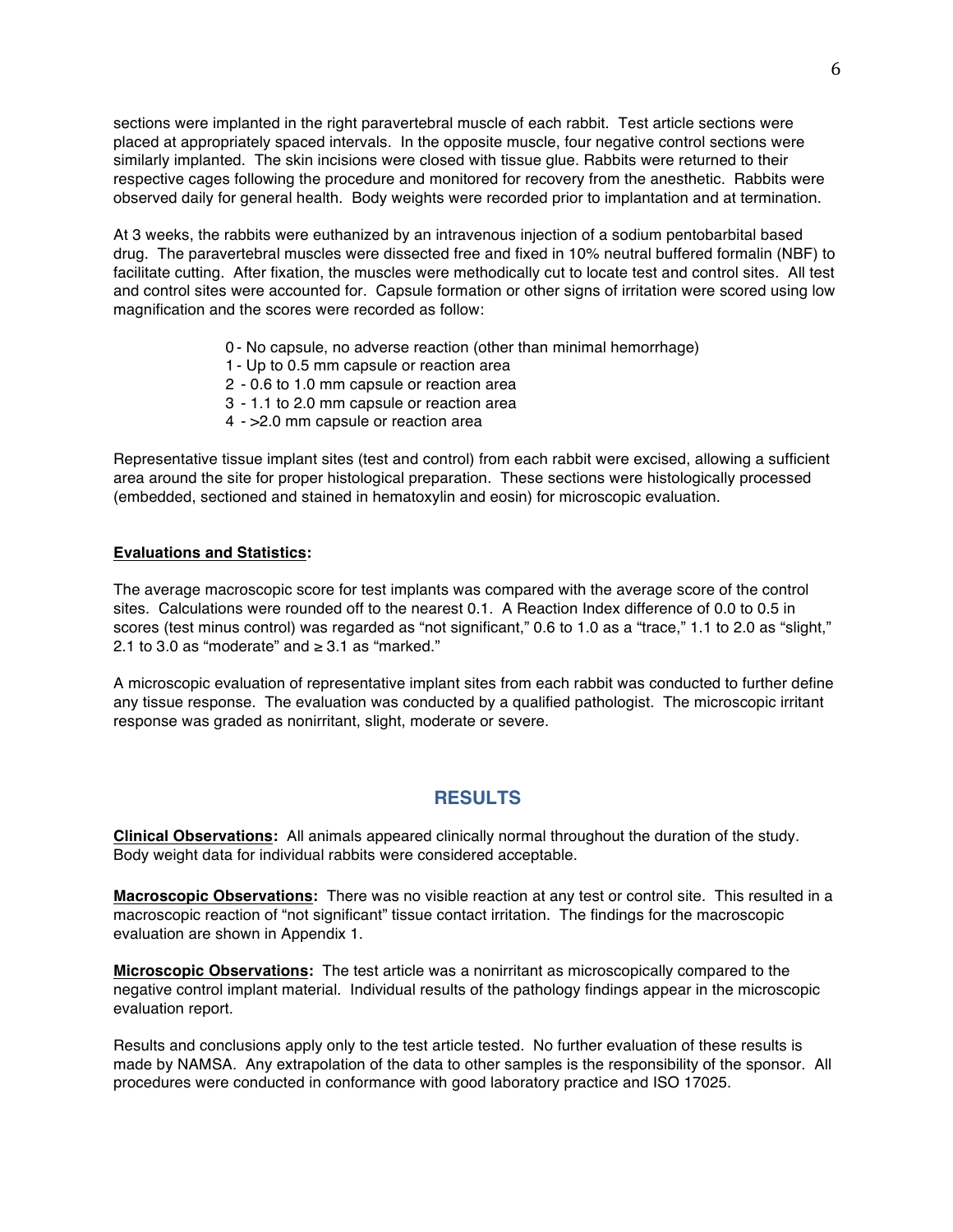#### **CONCLUSION**

Under the conditions of this study, the macroscopic reaction was not significant as compared to the negative control implant study. Microscopically, the test article was classified as a nonirritant as compared to the negative control article.

## **RECORD STORAGE**

All raw data, paraffin blocks and tissue slides pertaining to this study and a copy of the final report are to be retained in designated NAMSA archive files.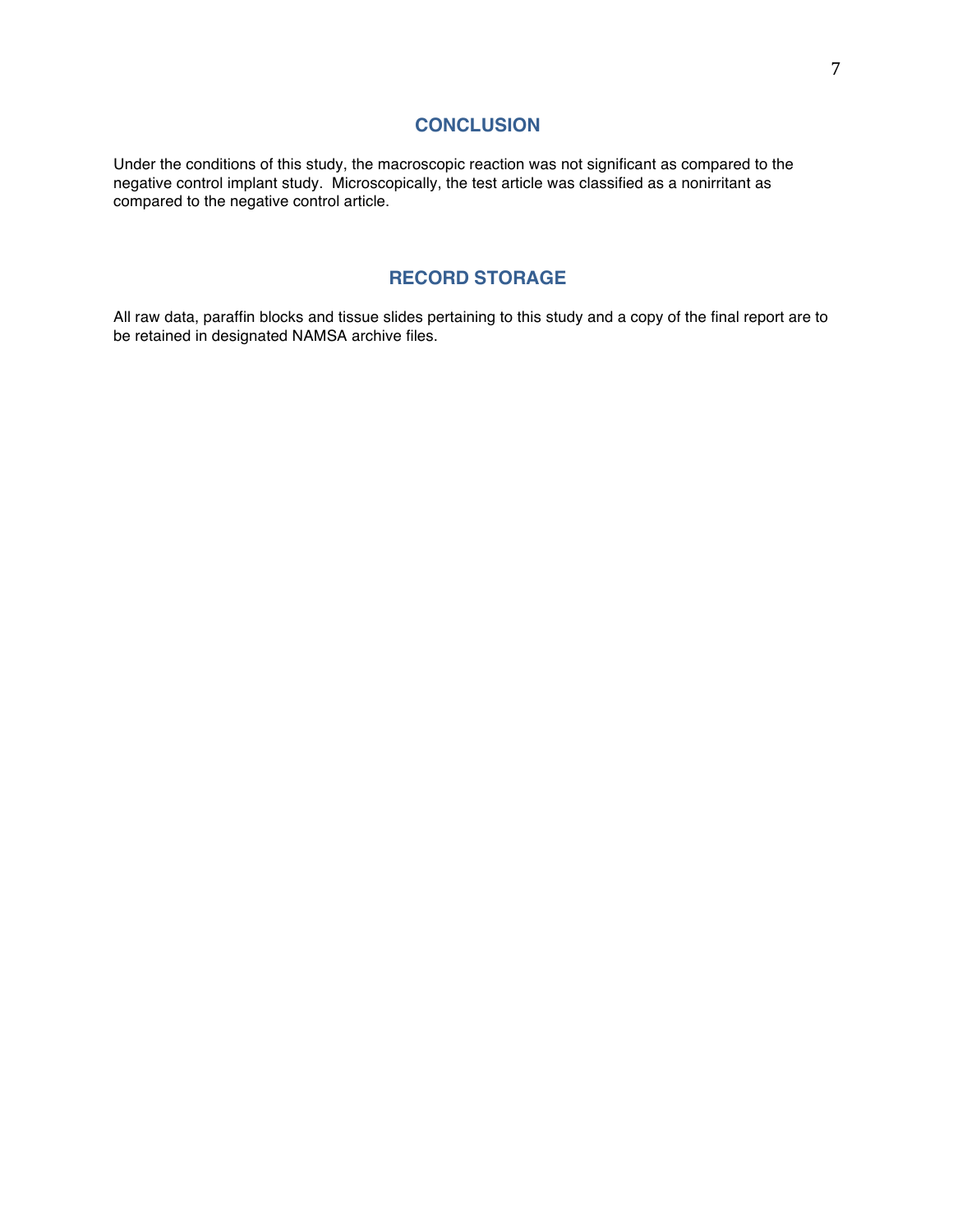# **APPENDIX 1**

# **BODY WEIGHTS AND MACROSCOPIC OBSERVATIONS**

| Rabbit Number/<br>Gender | Weight (kg)<br>Day 0 | Weight (kg)<br><b>Day 21</b> | <b>Test</b> | Negative<br>Control |
|--------------------------|----------------------|------------------------------|-------------|---------------------|
| 33384*<br>Male           | 3.5                  | 3.7                          | 0<br>0<br>O |                     |
| 33497*<br>Male           | 3.7                  | 4.0                          | 0           |                     |
| 33526*<br>Male           | 4.1                  | 4.2                          | ი<br>0      |                     |

\* Previous use history traceable in laboratory records.